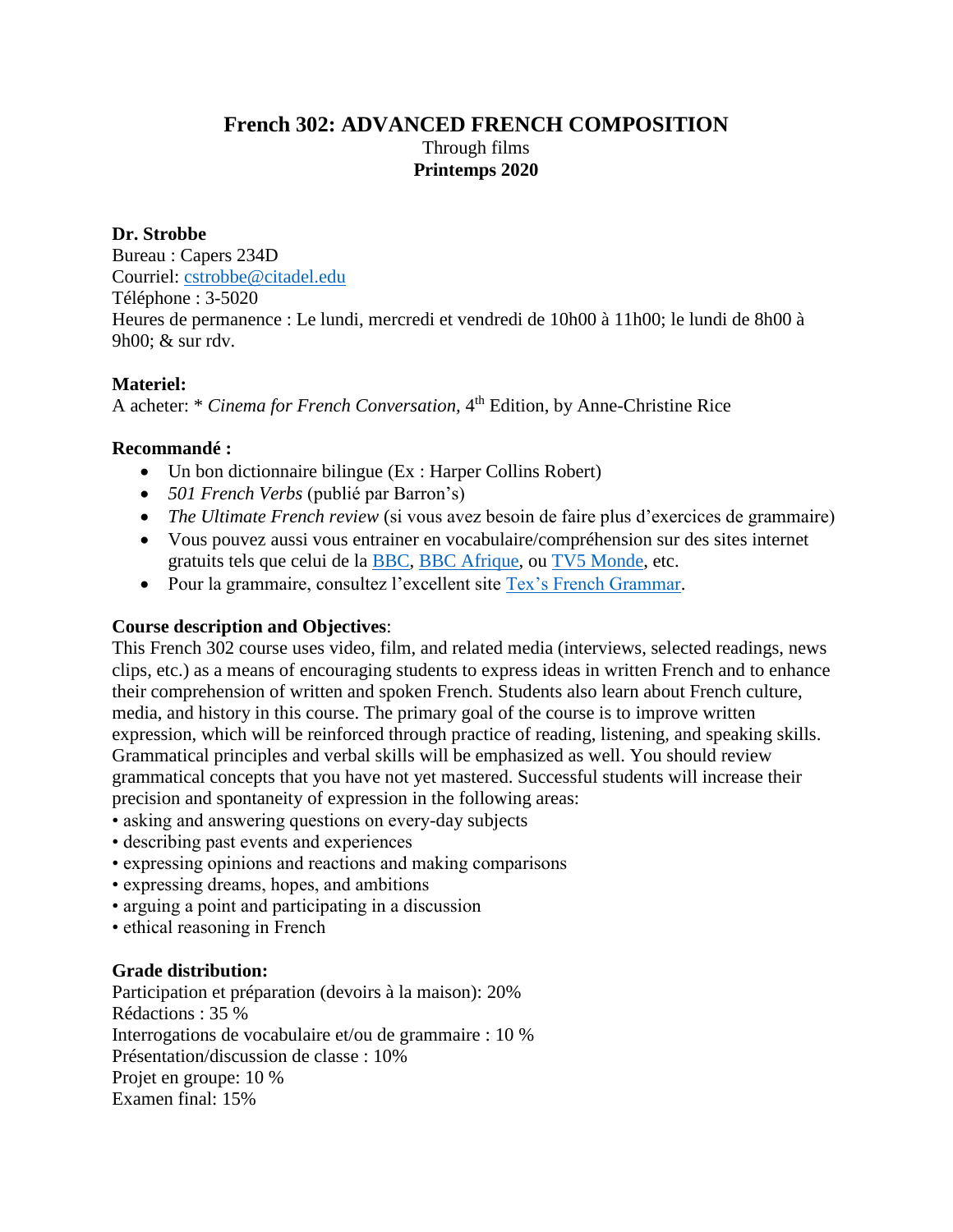#### **Compositions:**

You need to WRITE down the number of words. All compositions are to be written using a word processor: Word Document, Times New Roman, Size 12, Double-space. Hand written accents are not acceptable. Not following –even only partially- these guidelines will result in a lowered grade for the assignment: an A will become a B, a B will become a C, etc.

NO LATE HOMEWORK/COMPOSITION will be accepted. There will be no make-ups. If you are absent from class, you need to email your composition to me BEFORE class starts.

### **Interrogations de vocabulaire et/ou de grammaire** :

Quizzes will be given at the beginning of class. No make-up quizzes will be given if you are late and miss a quiz. The professor reserves the right to administer unannounced quizzes.

### **Présentations**:

Students will make presentations on a topic related to the course and lead the class discussion. See the course schedule and pick your topic as soon as possible. You must prepare visual aids (e.g. handout, PowerPoint, short video) for your classmates.

N.B.

1. Students with disabilities are encouraged to speak to the professor about accommodations they may need to produce an accessible learning environment.

2. While this syllabus is intended to be a reliable guide of assignments and testing, your professor reserves the right to make modifications as necessary.

**French Keyboard**: [https://www.lepointdufle.net/ressources\\_fle/lettres\\_accentuees.htm](https://www.lepointdufle.net/ressources_fle/lettres_accentuees.htm)

# **Calendrier**

| 15 janvier   | Présentation : Perspective historique : la cuisine française |                                     |
|--------------|--------------------------------------------------------------|-------------------------------------|
|              |                                                              | Description/Comparaison             |
| 17 janvier : | Le Clézio : <i>Désert</i>                                    | Description/Comparaison/Stylistique |

20 janvier : Journée MLK 22-24 janvier :Petite Histoire de la Gastronomie Française ; *Vatel* Comparaison/Stylistique

27-29 janvier : *Vatel* : Composition a et b 31 janvier : XVIIIe siecle en France : declaration des droits de l'homme et du citoyen, declaration de Louis XVI, et derniere lettre de Marie-Antoinette (156-159)

**14 février : Composition :** un portrait dans *Ridicule*

| 3-7 février : Ridicule<br>un portrait                          | Vocabulaire ; sens du verbe devoir ; ecrire |
|----------------------------------------------------------------|---------------------------------------------|
| 10 février : Ridicule ;<br>12 février : Composition : Ridicule | Ecrire un portrait                          |